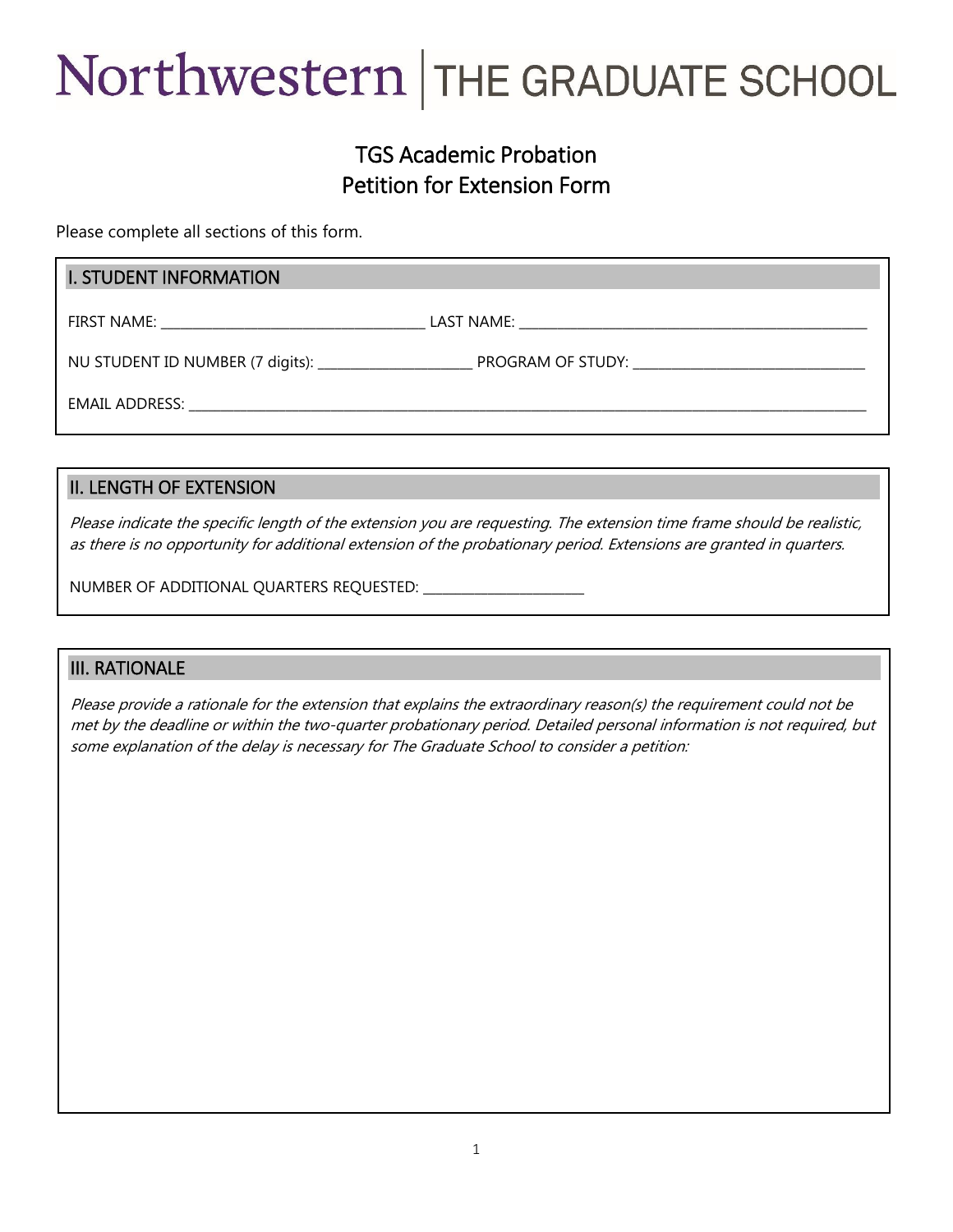## IV. TIMELINE

Please provide a detailed timeline for meeting the requirement, including what work remains to be completed and the specific timeline, with proposed deadlines by which that work will be completed within the extension period: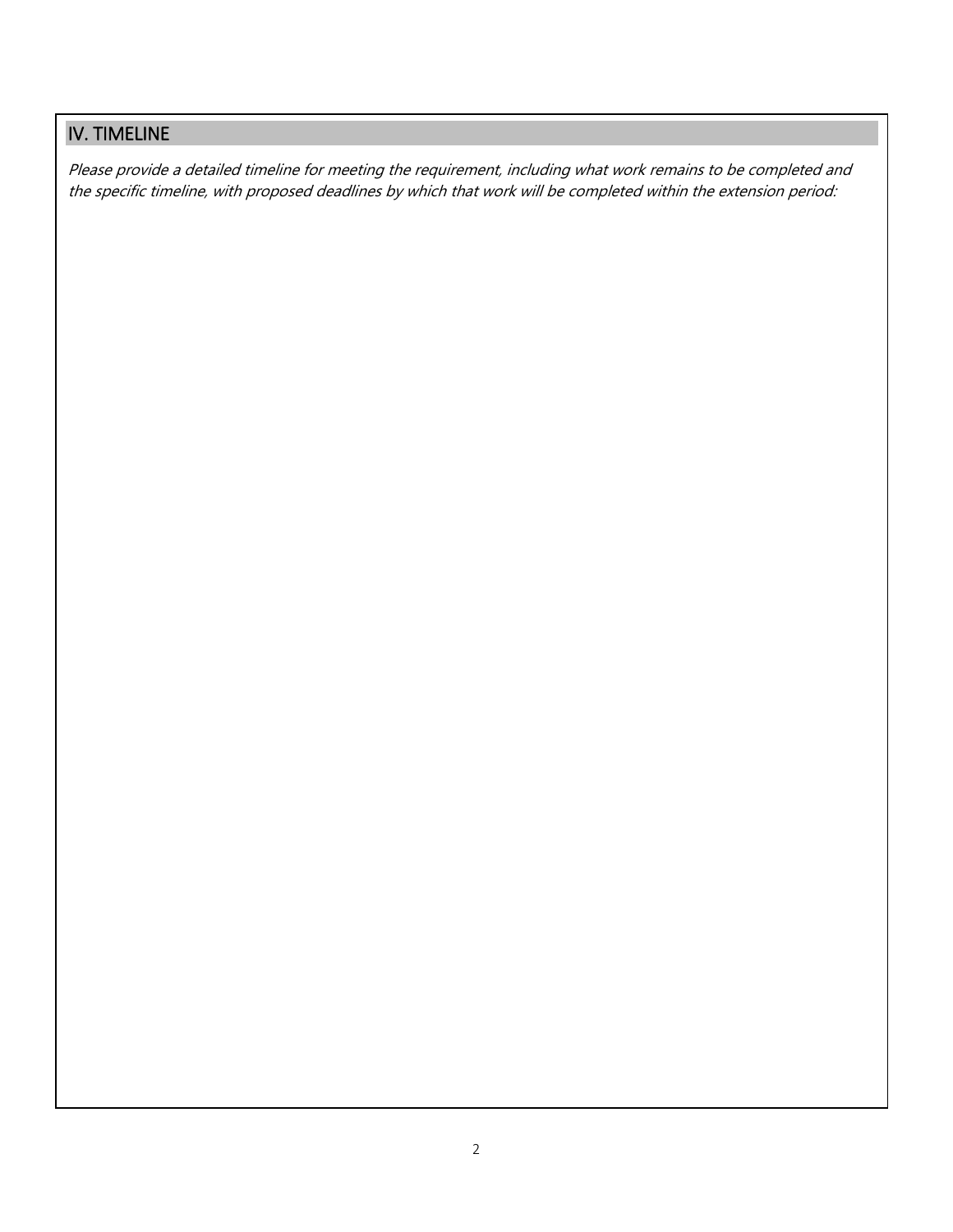### V. LETTER OF SUPPORT

Please insert a detailed letter of support for the extension written by your academic/research adviser that endorses the length of the extension, the timeline for meeting requirements, and addresses the feasibility of the plan. Alternatively, you may attach the letter at the end of this petition.